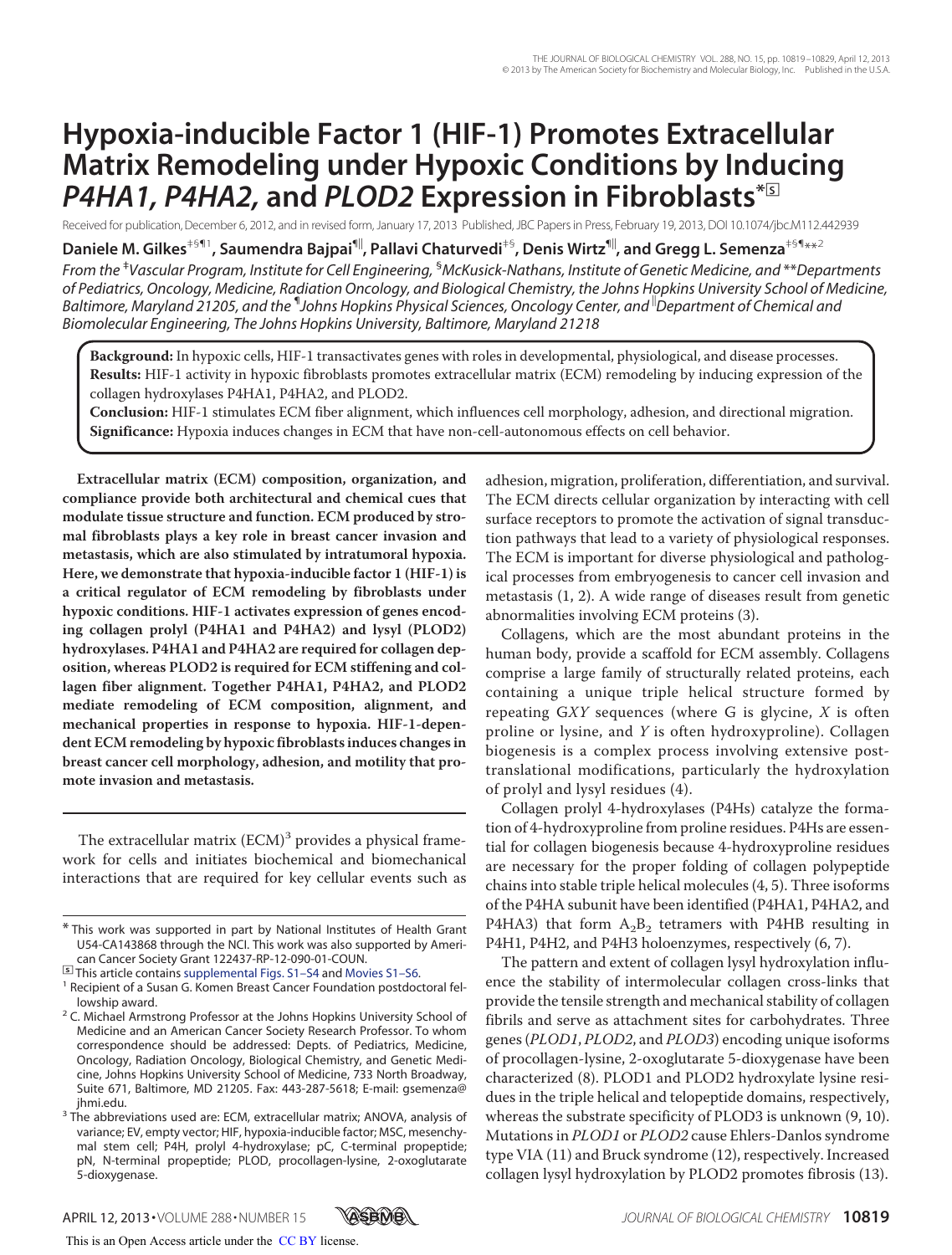Hypoxia has been shown to induce the expression of mRNAs encoding for P4HA1, P4HA2, PLOD1, and PLOD2 in various cell types (14, 15). Hypoxia has also been proposed as an important microenvironmental factor that stimulates tissue fibrosis (16–18). In cancer, intratumoral hypoxia is associated with increased risk of invasion, metastasis, treatment failure, and patient mortality (19). Hypoxia-inducible factor 1 (HIF-1) and HIF-2 are key mediators of cellular adaptation to low oxygen conditions. HIF-1 is a heterodimeric transcription factor consisting of a constitutively expressed HIF-1 $\beta$  subunit and an  $O_2$ -regulated HIF-1 $\alpha$  subunit (20). Under conditions of reduced  $\mathrm{O}_2$  availability, HIF-1 $\alpha$  protein is stabilized, dimerizes with HIF-1 $\beta$ , and activates transcription of target genes that play key roles in development, physiology, and diseases such as cancer (21, 22).

Both increased HIF-1 $\alpha$  protein levels (23–27) and the pattern and extent of collagen deposition and alignment (28) in tumor biopsies are independently predictive of cancer patient mortality. In vivo imaging has shown that tumor cells preferentially invade along straightened, aligned collagen fibers produced by stromal cells to promote intravasation (29–31). However, the contribution of HIF-1 activity in hypoxic human stromal cells to collagen deposition and fiber alignment has not been reported.

The role of HIF-1 in P4HA1 and P4HA2 mRNA expression and enzyme activity in mouse chondrocytes was recently reported (32). In this report, we show that HIF-1-regulated collagen prolyl and lysyl hydroxylase expression affects the composition and mechanical properties of human fibroblast-derived ECM. We demonstrate that HIF-1 $\alpha$ -dependent expression of collagen prolyl and lysyl hydroxylases is required for proper collagen fiber formation in response to hypoxia. We also show for the first time the role of P4HA1, P4HA2, and PLOD2 expression in collagen deposition by human cells. We demonstrate the contribution of HIF-1-regulated ECM remodeling to matrix stiffness and show that HIF-1-regulated ECM production and alignment dictate cell-matrix interactions that promote cancer cell spreading, adhesion, and directional migration using a novel technique to image three-dimensional matrix-regulated cell motility.

#### **EXPERIMENTAL PROCEDURES**

Cell Culture—Human newborn foreskin fibroblasts (ATCC), MDA-MB-231 cells (NCI PS-OC Network Bioresource Core Facility), and breast cancer associated fibroblasts (Asterand) were cultured in Dulbecco's modified Eagle's medium (DMEM) supplemented with 10% fetal bovine serum (FBS) and 100 units/ml penicillin. Human bone marrow-derived mesenchymal stem cells (MSCs) were obtained from the Tulane Center for Gene Therapy and maintained in  $\alpha$ MEM (Invitrogen) supplemented with 20% FBS (Atlanta Biologicals) and 100 units/ml penicillin. Cells were maintained at 37 °C with 5%  $\mathrm{CO}_2$  in a humidified incubator and passaged every 3-4 days. Hypoxic cells (1%  $O_2$ ) were maintained at 37 °C in a modular incubator chamber (Billups-Rothenberg) flushed with a gas mixture containing  $1\%$  O<sub>2</sub>, 5% CO<sub>2</sub>, and 94% N<sub>2</sub>.

Real-time Reverse Transcription-Quantitative PCR—RNA extraction and cDNA synthesis were performed as published previously (33). The fold change in expression of each target mRNA relative to 18S rRNA was calculated based on the threshold cycle (C<sub>t</sub>) as  $2^{-\Delta(\Delta Ct)}$ , where  $\Delta C_t = C_t$  (target) – C<sub>t</sub> (18S) and  $\Delta(\Delta C_t) = \Delta C_t (20\% O_2) - \Delta C_t (1\% O_2)$ .

shRNA, Lentiviruses, and Transduction—Vectors encoding shRNA targeting HIF-1 $\alpha$  and HIF-2 $\alpha$  were described previously (33). pLKO.1-puro expression vectors encoding shP4HA1, shP4HA2, and shPLOD2 were purchased from Sigma-Aldrich. Lentiviruses were packaged in 293T cells by cotransfection with pCMV-dR8.91 and a plasmid encoding vesicular stomatitis virus G protein using Lipofectamine 2000 (Invitrogen). Culture supernatants containing viral particles were collected 48 h after transfection and filtered  $(0.45 \text{-} \mu \text{m})$ pore size). Fibroblasts were transduced with viral supernatant supplemented with 8  $\mu$ g/ml Polybrene (Sigma-Aldrich) and selected with 0.6  $\mu$ g/ml puromycin (shRNA) or zeocin (overexpression).

Immunoblot Assays—Aliquots of whole cell lysates prepared in Nonidet P-40 buffer were fractionated by 8% SDS-PAGE. Conditioned media were collected from cells and concentrated with 30% ammonium sulfate overnight at 4°C followed by centrifugation at 20,000  $\times$  g for 1 h. Antibodies against HIF-1 $\alpha$  (BD Transduction Laboratory), P4HA1, P4HA2, PLOD2, HIF-2 $\alpha$ , COL1A1 (Novus Biologicals), and  $\beta$ -actin (Santa Cruz Biotechnology) were used.

Atomic Force Spectroscopy Measurements—Force deformation data were acquired using a MFP one-dimensional Stand Alone atomic force microscope (Asylum Research). Analysis of data was performed using IGOR Pro, version 4.09 (WaveMetrics) integrated to the MFP analysis program (Asylum Research). MLCT-AUHW (Veeco) probes with a nominal stiffness constant of 10 piconewtons/nm were used to descend on the ECM sample by a specified distance and remain stationary for 300 ms before retracting. The forces applied during the stationary phase were binned and plotted against the distance of ECM yield. The linear slope of binned force versus distance of ECM yield under that force was used as the effective matrix stiffness.

Type I Collagen and Fibronectin Substrates—Cell culture plates were prepared by adding soluble rat tail type I collagen in acetic acid or fibronectin (BD Biosciences) to achieve a coverage of 33  $\mu$ g cm<sup>-2</sup> and incubated at room temperature for 2 h. Plates were then washed gently three times with PBS and plated with cells.

Immunofluorescence and Confocal Microscopy—Cells and ECM were fixed with acetone and blocked with PBS supplemented with 10% FBS for 20 min. Fluorescent antibody against fibronectin (Alexa Fluor 568; Calbiochem) or collagen I (Alexa Fluor 488; Abcam) and DAPI (Invitrogen) were used for immunofluorescence. Fluorescent imaging was performed using confocal laser microscopy (A1; Nikon) through a  $60\times$  plan or water immersion lens (NA 1.2).

Reflection Confocal Microscopy—To visualize ECM, a Nikon A1 confocal microscope was configured to capture only reflected light from the 488-nm laser used to illuminate the sample (which was not fixed or stained) using a  $60\times$  oil-immersion objective,  $NA = 1.4$ ,  $WD = 210 \mu m$  (Nikon).

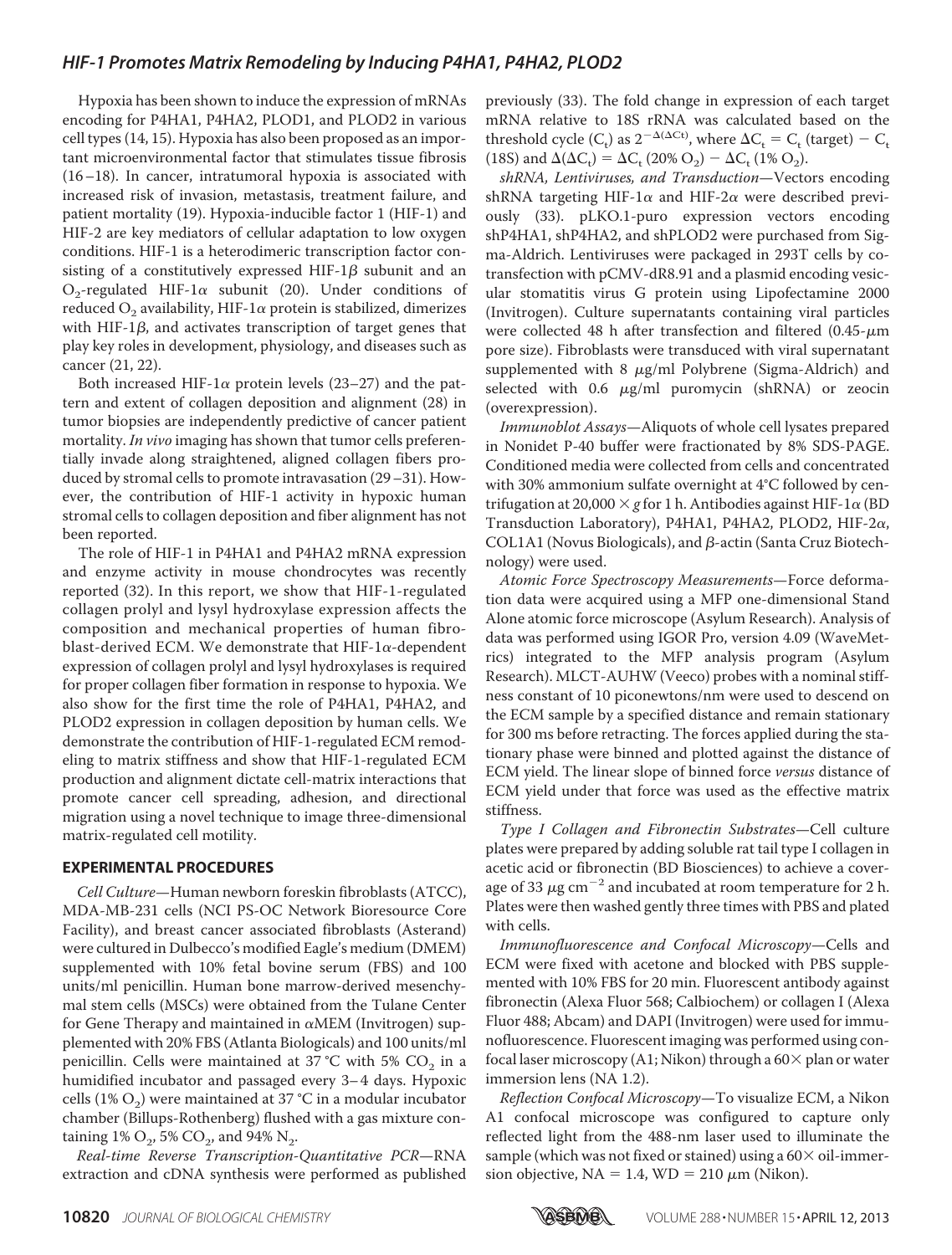Cell Motility Measurements—Phase contrast images were collected every 5 min using a Cascade 1K CCD camera (Roper Scientific) mounted on a Nikon TE2000E epifluorescence microscope at  $10\times$  magnification and controlled by Metamorph imaging software (Universal Imaging). Velocity was determined by tracking single cells using image recognition software (Metamorph/Metavue), with distance/time measurements taken every 5 min and then averaged for each cell. Plotting of cell displacement trajectories was performed using the  $x$ and y coordinates of each cell on each frame recorded.

Data Acquisition and Statistical Analysis—Images were analyzed and processed using MetaMorph (Molecular Devices) and NIS elements (Nikon). Morphometric analysis (length and width) was conducted in MetaMorph (Molecular Devices) for at least 50 cells/group. Fiber orientation was measured using NIS elements with built-in software for comparing orientation after thresholding. GraphPad Prism was used to calculate and plot mean  $\pm$  S.E. of measured quantities, and significances were assessed by two-way analysis of variance (ANOVA).

Hydroxyproline Content Measurements—Cells were harvested and hydrolyzed in 6 N HCl for 16 h at 116 °C overnight. Tumor tissue was excised, dried in a vacuum, and weighed followed by hydrolysis in 6 N HCl for 16 h at 116 °C. Hydroxyproline content was determined by a colorimetric method (34). The total protein content was measured by the Bradford assay (Bio-Rad).

ECM Extraction—Confluent fibroblasts were incubated in 0.05% Triton-X in PBS with 10 mm  $NH<sub>4</sub>OH$  for a maximum of 10 min. ECM was washed once with 50 mm  $NH<sub>4</sub>OH$  in PBS followed by four or five washes in PBS and treated with DNase I (20 units/ $\mu$ l) for 10 min, followed by for or five additional washes in PBS.

Cell Adhesion—Cell attachment was determined by crystal violet staining. MetaMorph software (Universal Imaging) was used to calculated the optical density of cells imaged at  $4\times$ . The average value obtained on ECM of control fibroblasts at  $20\%$  O<sub>2</sub> was normalized to 1 as an arbitrary unit.

#### **RESULTS**

Hypoxia Regulates Fibrillar Collagen Deposition by Fibroblasts—The main fibrous proteins that constitute the ECM are collagens and fibronectin. The bulk of interstitial collagen is produced and secreted by fibroblasts that either reside in the stroma or are recruited from neighboring tissues (35). To determine the role of hypoxia on ECM fibrillogenesis, we compared fibronectin and collagen deposition by human foreskin fibroblasts cultured at 20% or 1%  $\mathrm{O}_2$ . Immunofluorescence and confocal microscopy revealed that much of the type I collagen appeared intracellular under nonhypoxic conditions (20%  $\mathrm{O}_2$ ), whereas fibronectin was deposited extracellularly (Fig. 1A). Under hypoxic conditions (1%  $\mathrm{O}_2$ ), fibroblasts deposited collagen as long intact fibers that co-localized with fibronectin. To independently examine the secretion and deposition of collagen and fibronectin by fibroblasts cultured at 20% or  $1\%$   $\mathrm{O}_2$ , we removed the conditioned media and fibroblasts to isolate cellfree three-dimensional matrices (Fig. 1B). Unlike ECM derived from nonhypoxic fibroblasts, which showed punctate collagen staining, ECM produced by hypoxic fibroblasts consisted of aligned type I collagen fibers co-localized with fibronectin (Fig. 1C). Analysis of conditioned media revealed an increase in type I collagen secreted by hypoxic fibroblasts, without a change in secreted fibronectin levels (Fig. 1D). Kinetic analysis of fibroblasts cultured for 5 days under 20% or 1%  $\mathrm{O}_2$  revealed a dramatic induction of collagen fiber formation, which began by 3 days of exposure to  $1\%$   $O_2$  and increased through 5 days of continuous hypoxia, whereas fibroblasts incubated under 20%  $\mathrm{O}_2$  showed no change in collagen fiber formation over the 5-day time course (Fig.  $1E$ ). Taken together, the data presented in Fig. 1 show a dramatic and sustained increase in collagen deposition under hypoxic conditions that confirms and extends previous studies (36).

HIF-1α Is Required for Hypoxia-induced Collagen Deposition— HIF-1 has been associated with adipose, liver, and renal fibrosis (16–18). To analyze the role of HIFs in collagen production by stromal cells, we stably transfected fibroblasts with an empty vector (shEV) or vector(s) encoding shRNA against HIF-1 $\alpha$  (sh1 $\alpha$ ), HIF-2 $\alpha$  (sh2 $\alpha$ ), or both HIF-1 $\alpha$  and HIF-2 $\alpha$  (sh1/2 $\alpha$ ). Immunofluorescence of type I collagen in all fibroblast subclones cultured under 20%  $\mathrm{O}_2$  revealed nonfibrillar and presumably intracellular collagen localization (Fig. 2A). In contrast, following incubation under hypoxic conditions, type I collagen was extracellular and formed fibrillar structures in cultures of shEV fibroblasts. Fibrillar collagen deposition was blocked by knockdown of HIF-1 $\alpha$ , or HIF-1 $\alpha$  and HIF-2 $\alpha$ , but not HIF-2 $\alpha$  alone (Fig. 2A).

The assembly of collagen molecules into fibrils is an extracellular step in collagen biogenesis. Following secretion, procollagen molecules undergo cleavage of N- and C-terminal propeptides (which generate pC and pN, respectively). Once cleavage occurs, collagen molecules assemble spontaneously into the fibrillar structures that comprise mature collagen. We analyzed this process to determine whether hypoxia enhanced procollagen levels, secretion, or fiber formation. We separated and examined intracellular collagen, soluble extracellular collagen, and collagen incorporated into the ECM, in cultures of shEV or sh1 $\alpha$  subclones exposed to 20% or 1%  $\mathrm{O}_2.$  As expected, all intracellular collagen existed as a procollagen 1A1 precursor polypeptide, which migrated with an apparent molecular mass greater than 130 kDa (Fig. 2B, left). Intracellular procollagen levels decreased in response to hypoxia in shEV but not sh1 $\alpha$ fibroblasts, suggesting that hypoxia increases procollagen secretion in a HIF-1 $\alpha$ -dependent manner. Conditioned media from hypoxic shEV fibroblasts contained the greatest amount of fully cleaved collagen and collagen precursors (Fig. 2B, middle). ECM from cultures of hypoxic shEV cells contained more uncleaved procollagen precursor as well as cleaved and mature collagen, which were not evident in ECM from hypoxic sh1 $\alpha$ fibroblasts or ECM from either subclone incubated at 20%  $O_2$ (Fig. 2B, right). All forms of processed, extracellular collagen were reduced by HIF-1 $\alpha$  knockdown. Furthermore, the increase in type I collagen deposition occurred in human MSCs and breast cancer-associated fibroblasts, two stromal cell types that are present within the tumor microenvironment (Fig. 2, C and D, and supplemental Fig. S2). Taken together, the data presented in Fig. 2 demonstrate that HIF-1 promotes procollagen secretion and cleavage, leading to the formation of mature fibrillar collagen.

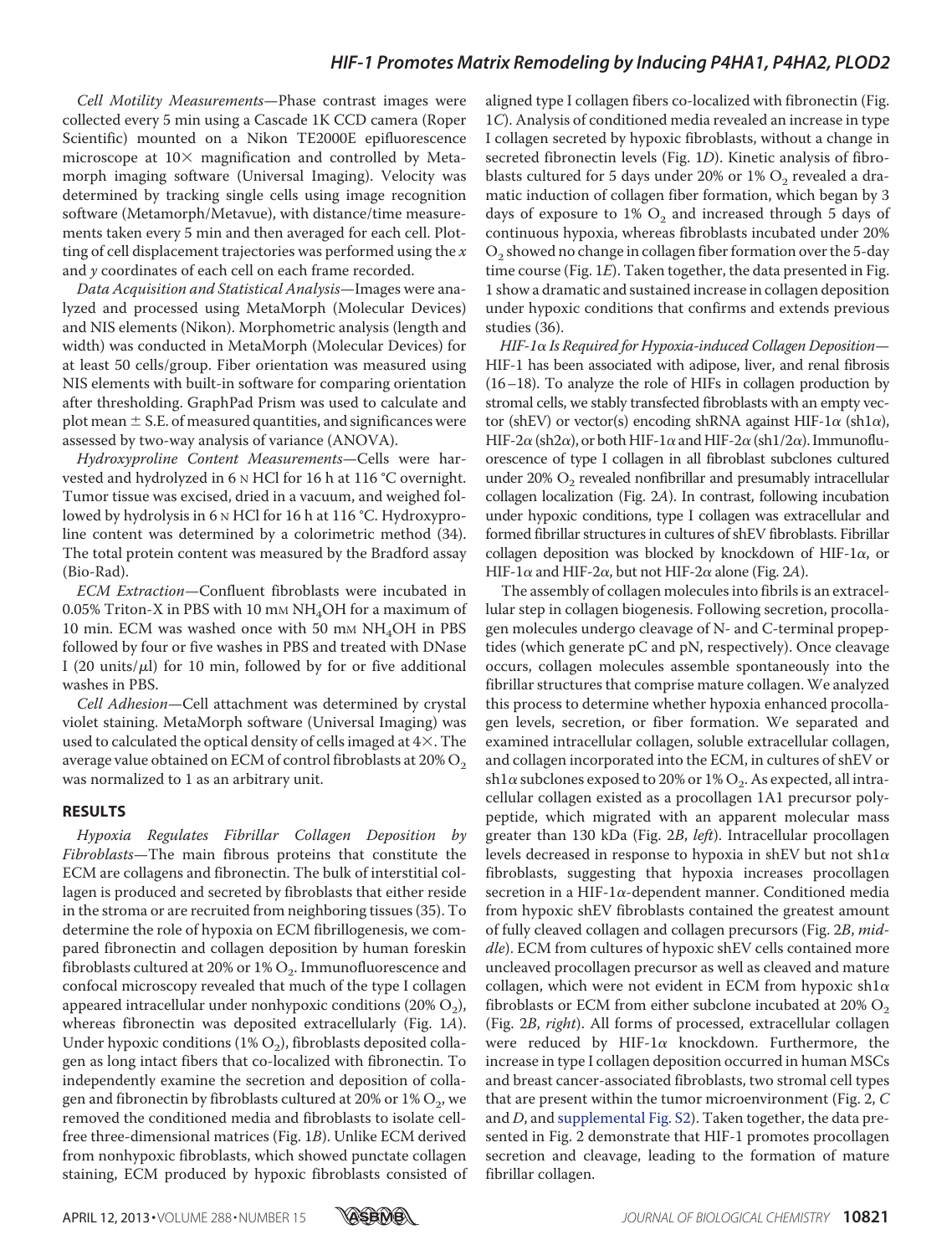

FIGURE 1. **Hypoxia regulates fibrillar collagen deposition by fibroblasts.** *A*, immunofluorescence of fibroblasts exposed to 20% or 1% O<sup>2</sup> for 80 h and imaged with type I collagen antibody (*green*), fibronectin antibody (*red*), and DAPI (*blue*). *B*, ECM and conditioned media were isolated from confluent fibroblast cultures following exposure to 20% or 1% O<sup>2</sup> for 80 h. *C*, immunofluorescence of isolated ECM for fibronectin (*red*) and type I collagen (*green*) following removal of fibroblasts (as described in *B*). *D*, immunoblot assay of fibroblast-conditioned media (as described in *B*) for type I collagen and fibronectin expression. *E*, fibroblast cultures were exposed to 20% or 1% O<sub>2</sub> for 1–5 days. Immunofluorescence with collagen antibody (*green*) and DAPI (*blue*) was performed at the indicated time points.

Hypoxia-induced Collagen Hydroxylase Gene Expression Is Mediated by HIF-1—Because intracellular prolyl and lysyl hydroxylation stabilizes procollagen molecules, which is necessary for secretion and fiber formation, we analyzed collagen prolyl (P4HA1, P4HA2, and P4HA3) and lysyl (PLOD1, PLOD2, and PLOD3) hydroxylase gene expression in human fibroblasts under hypoxic conditions. The expression of P4HA1, P4HA2, and PLOD2 mRNAs was induced at least 5-fold in control (shEV) cells exposed to 1%  $O_2$  for 24 h (Fig. 3A). The knockdown of HIF-1 $\alpha$ , but not HIF-2 $\alpha$ , abrogated hypoxic induction of P4HA1, P4HA2, and PLOD2 mRNA expression (Fig. 3A). Immunoblot assays confirmed HIF-1 $\alpha$ -dependent expression of P4HA1, P4HA2, and PLOD2 protein under hypoxic conditions (Fig. 3B). P4HA1, P4HA2, and PLOD2 protein levels were

increased within 12 h of hypoxia and continued to increase over a 72-h time course (supplemental Fig. S1A).

To determine the effect of hypoxia-induced collagen hydroxylation on collagen biogenesis, we generated fibroblast subclones stably transfected with an empty vector (shLKO.1) or vector expressing an shRNA against PLOD2 (shPL2–1), P4HA1 (shHA1–1), or P4HA2 (shHA2–1). Immunoblot assays of the subclones confirmed the efficient knockdown of P4HA1, P4HA2, and PLOD2 in cells exposed to 20% or  $1\%$  O<sub>2</sub> (supplemental Fig. S1, B and C). Analysis of fibroblasts exposed to 20% or 1%  $\mathrm{O}_2$  for 72 h revealed that increased collagen hydroxyproline content under hypoxic conditions was blocked in HIF-1 $\alpha$ , P4HA1, and P4HA2 knockdown cells but not in HIF-2 $\alpha$ - or PLOD2-knockdown cells (Fig. 3C). Analysis of type I collagen

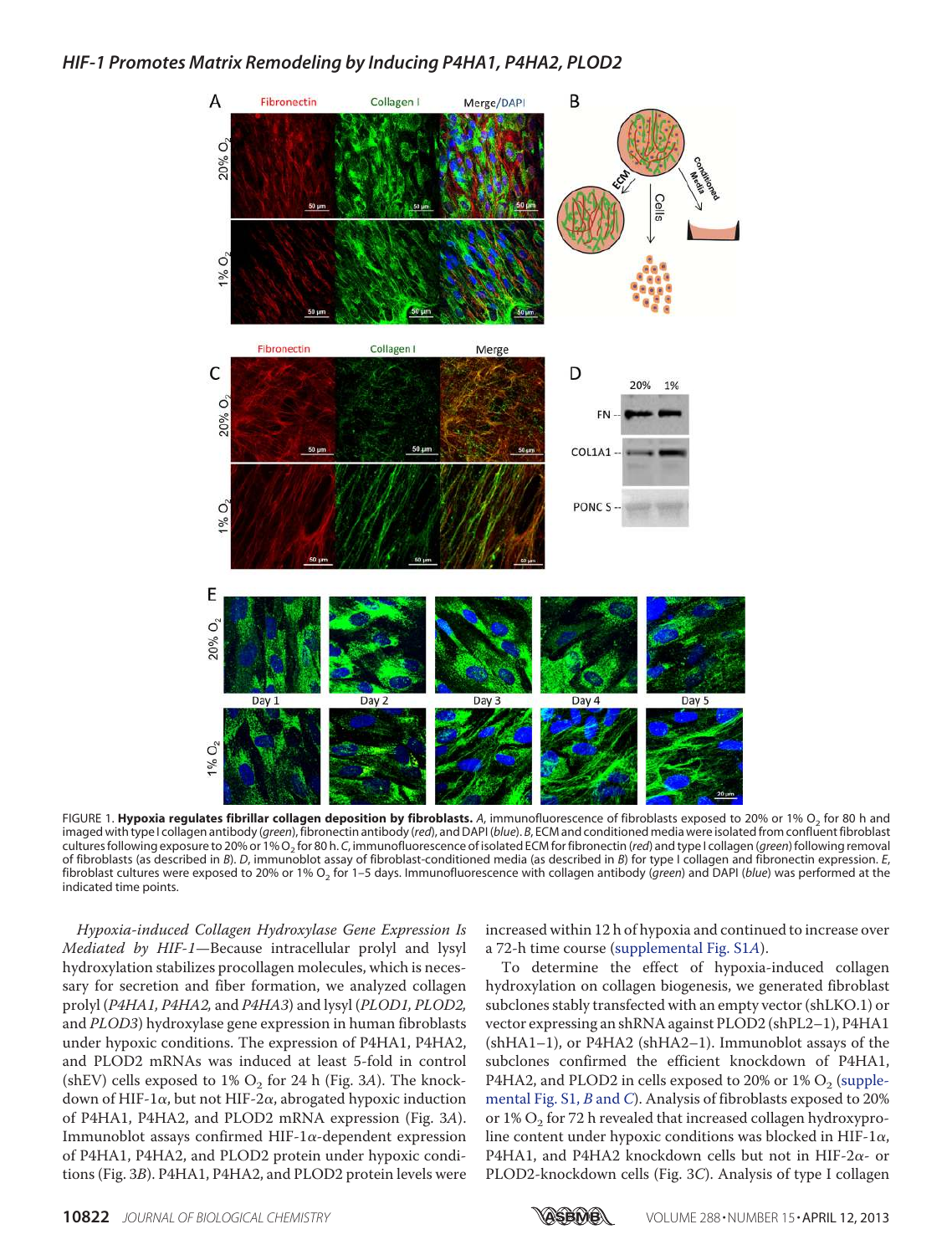

FIGURE 2. **HIF-1** $\alpha$  **promotes collagen deposition.** A, immunofluorescence of control (shEV), shHIF-1 $\alpha$  (sh1 $\alpha$ ), shHIF-2 $\alpha$  (sh2 $\alpha$ ), or shHIF-1 $\alpha$  and shHIF-2 $\alpha$ (sh1/2 $\alpha$ ) fibroblast subclones exposed to 20% or 1% O<sub>2</sub> for 80 h and imaged with type I collagen antibody (*green*) and DAPI (*blue*). *B*, immunoblot assay of cells (*left*), concentrated conditioned media (*middle*), and ECM (*right*) for type I collagen and fibronectin (*FN*). Actin levels were assessed as a loading control (*Ctrl*) in cell lysate and ECM. Ponceau S staining was used as a loading control for conditioned media. Blot indicates migration of procollagen 1-1 (*Pro-C1*-*1*), N-cleaved procollagen 1 $\alpha$ 1 (pC), C-cleaved procollagen 1 $\alpha$ 1 (pN), and fully cleaved collagen (C1  $\alpha$ 1). C, immunofluorescence of hMSCs exposed to 20% or 1% O<sub>2</sub> for 80 h and imaged with type I collagen antibody (*green*), fibronectin antibody (*red*), and DAPI (*blue*).*D*, intensity of immunofluorescence staining for type I collagen (*green*) quantified by image analysis and normalized to the result obtained from MSCs incubated under control (20% O<sub>2</sub>) conditions (mean  $\pm$  S.E. (*error bar*),  $n = 8$ ); \*\*\*,  $p < 0.001$  (Student's *t* test).

by immunofluorescence revealed that depletion of P4HA1 or P4HA2 inhibited hypoxia-induced fibrillar collagen deposition (Fig. 3D). PLOD2 knockdown resulted in a minor reduction in overall collagen deposition but a major effect on collagen fiber formation and linear organization. Analysis of an independent set of subclones expressing an shRNA targeting a different sequence in PLOD2 (shPL2-2), P4HA1 (shHA1-2), or P4HA2 (shHA2-2) showed similar results (supplemental Fig. S1, D and  $E$ ).

HIF-1α-dependent Collagen Remodeling Increases ECM Alignment and Stiffness—Immunofluorescence revealed aligned collagen fibers that co-localized with fibronectin fibers after shEV fibroblasts were incubated under hypoxic conditions, whereas collagen staining of ECM derived from nonhypoxic fibroblasts was disorganized with no apparent pattern of alignment (Figs. 1, A–C, 2A, and 3D). To assess the impact of HIF-1 on ECM organization and compliance, we exposed shEV or sh $1\alpha$  fibroblasts to 20% or  $1\%$  $O_2$  for 72 h and extracted fibroblasts, leaving an intact cell-free ECM (Fig. 4A). We measured individual fibronectin fiber orientation with respect to the modal angle (set to 0°). Fibronectin fiber alignment in shEV-derived ECM was consistent with previously published results for normal fibroblasts (37). ECM derived under hypoxic conditions was more highly aligned, a characteristic that has been identified as a sign of poor prognosis in breast cancer

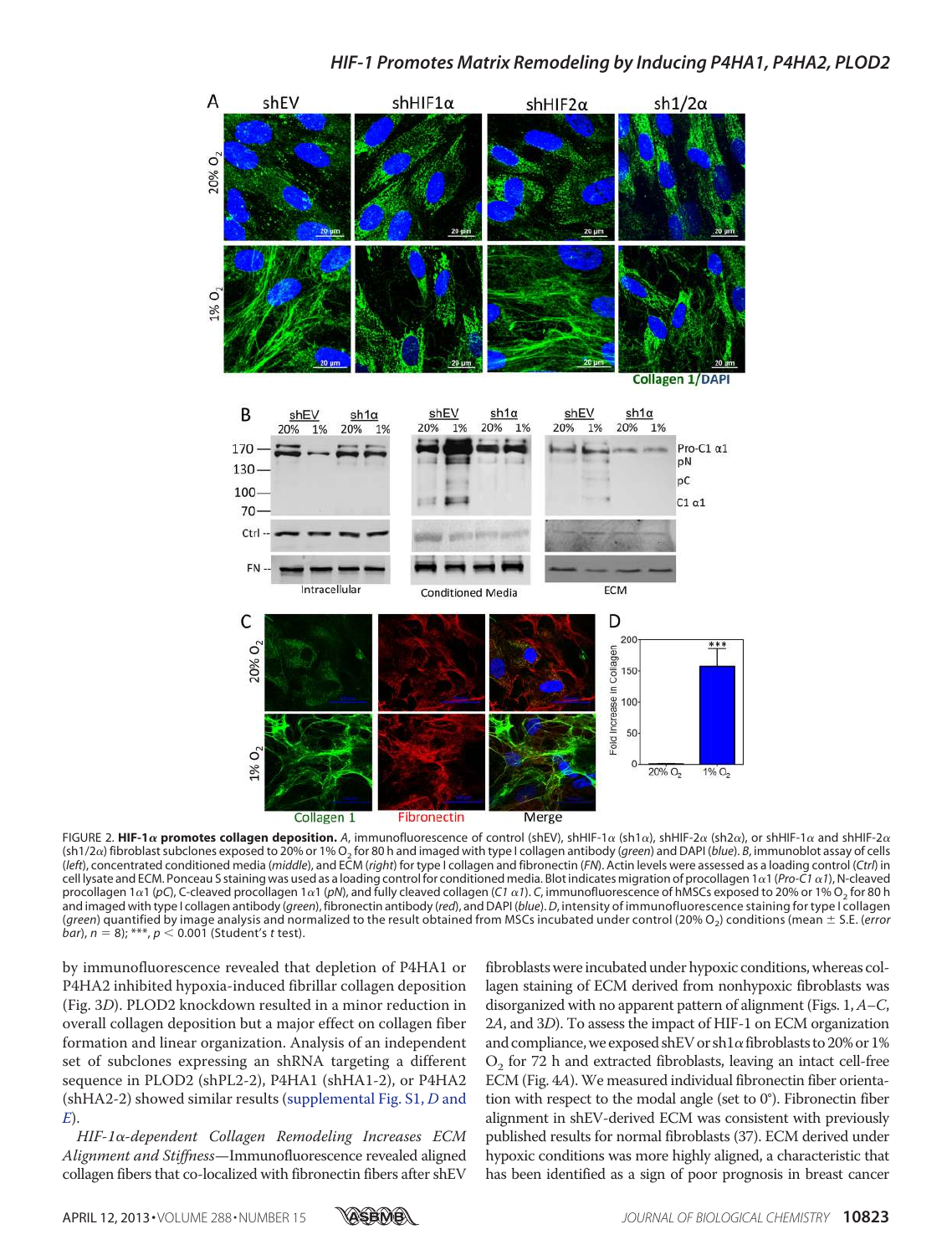

FIGURE 3.**Role of HIF-1 and collagen hydroxylases in collagen biogenesis.** *A*, collagen hydroxylase mRNA expression was analyzed by reverse transcription and quantitative real-time PCR in control (shEV), HIF-1 $\alpha$  (sh1 $\alpha$ ), HIF-2 $\alpha$ (sh2 $\alpha$ ), or HIF-1 $\alpha$  and HIF-2 $\alpha$  (sh1/2 $\alpha$ ) knockdown fibroblast subclones exposed to 20% or 1%  $O_2$  for 24 h (mean  $\pm$  S.E. (*error bars*),  $n = 3$ , two-way ANOVA). *B*, levels of the indicated proteins were determined by immunoblot assay following exposure of fibroblast subclones to 20% or 1% O<sub>2</sub> for 48 h.*C*, the hydroxyproline content of fibroblast cultures was determined following exposure to 20% or 1% O<sub>2</sub> for 48 h (mean  $\pm$  S.E., *n* = 3, two-way ANOVA). *D*, control (shLKO.1), P4HA1 (shHA1-1), P4HA2 (shHA2-1), and PLOD2 (shPL2–1) knockdown subclones were exposed to 20% or 1% O<sub>2</sub> for 5 days and analyzed by immunofluorescence with type I collagen antibody (*green*) and DAPI (*blue*) followed by confocal imaging. Bonferroni post test was conducted for all two-way ANOVAs. \*\*\*, *p* < 0.001 *versus* shEV at 20% O<sub>2</sub>; ###, *p* < 0.001; ##, *p* < 0.01; #,  $p < 0.05$  *versus* shEV at 1% O<sub>2</sub>.

tissue samples (28). The hypoxia-induced fiber alignment was abrogated by HIF-1 $\alpha$  knockdown (Fig. 4A). These results identify a role for HIF-1 in defining ECM topography under hypoxic conditions.

Increased alignment of ECM fibers is characteristic of cancer compared with normal tissue (38), and the ECM in cancers is stiffer than in normal tissue (39). Moreover, highly aligned ECM is stiffer than disorganized ECM (37). Therefore, we hypothesized that ECM generated under hypoxic conditions would be stiffer than ECM generated under nonhypoxic conditions. To test this hypothesis, we measured the stiffness of cell-free ECM by atomic force spectroscopy, using a planar cantilever with contact area that was an order of magnitude greater than a single ECM fiber. The probe was held in contact with the ECM, and the distance of ECM yield was determined. The change of yield distance with change in applied force was calculated as a measure of ECM stiffness. These

studies revealed that ECM derived from hypoxic fibroblasts was 3-fold stiffer than ECM derived from nonhypoxic fibroblasts (Fig. 4, *B* and *C*). Furthermore, the knockdown of HIF-1 $\alpha$ , P4HA1, P4HA2, or PLOD2, but not HIF-2 $\alpha$ , prevented matrix stiffening under hypoxic conditions (Fig. 4, C and D). Because PLOD2 influences matrix organization, whereas P4HA1 and P4HA2 inhibit collagen deposition, the PLOD2 knockdown data indicate that hypoxia-induced collagen fibril organization specifically enhances ECM stiffness.

HIF-1 Regulates Matrix Modulation of Cell Morphology and Adhesion—To determine how hypoxia-induced changes in ECM affect cancer cells, we isolated cell-free ECM from fibroblast subclones that were cultured in 20% or 1%  $\mathrm{O}_2$ . Next, we plated MDA-MB-231 human breast cancer cells on the ECM preparations (Fig. 5A) or onto simple two-dimensional ECM substrates coated with fibronectin or type I collagen. MDA-MB-231 cells assumed a more elongated, spindle-shaped morphology on ECM from hypoxic shEV fibroblasts (Fig. 5B). This shape change was not observed on ECM from HIF-1 $\alpha$ -deficient fibroblasts (Fig. 5B and supplemental Fig. S3A). To quantify this effect, we determined the elliptical factor (length/breadth of cell) for a minimum of 60 cells plated on each of the various substrates. Culturing breast cancer cells on ECM from hypoxic fibroblasts more than doubled the elliptical factor, and the effect of hypoxia was dependent on HIF-1 $\alpha$  expression in the fibroblasts (Fig. 5C).

We also tested cancer cell adhesion to the fibroblast-derived ECM. Breast cancer cells preferentially aligned themselves along ECM fibers within 10 min of cell plating. Fibroblast-derived ECM was four times more effective at mediating cell adhesion than fibronectin or collagen-coated surfaces, and cell adherence was further increased by 50% on ECM derived from hypoxic fibroblasts; this effect was lost with knockdown of HIF- $1\alpha$ , P4HA1, or P4HA2, but not HIF-2 $\alpha$  or PLOD2 (Fig. 5, D–F, and supplemental Fig. S3B). Taken together, these data indicate that increased HIF-1-dependent collagen deposition by hypoxic fibroblasts promotes matrix adhesion and mesenchymal morphology of breast cancer cells.

 $H$ IF-1 $\alpha$ -dependent ECM Production Promotes Cell Migration and Directionality-Using time lapse phase contrast microscopy, we compared the motility of MDA-MB-231 cells on ECM from fibroblast subclones cultured at 20% or  $1\%$  O<sub>2</sub> (Fig. 6A). Cells plated on ECM derived from nonhypoxic fibroblasts moved randomly around their origin (supplemental Movie S1). Cells plated on ECM derived from hypoxic fibroblasts exhibited directed motion along ECM fibers (supplemental Movie S2). Cell velocity was increased by 30% on ECM generated by hypoxic fibroblasts (Fig. 6B). The increase in velocity elicited by ECM from hypoxic shEV fibroblasts was abrogated by the knockdown of HIF-1 $\alpha$  but not HIF-2 $\alpha$ . Knockdown of P4HA1, P4HA2, or PLOD2 had similar effects on cell velocity (supplemental Fig. S4A). Even more striking was the trajectory of cell migration on hypoxic ECM (Fig. 6C). The maximum distance traversed by breast cancer cells on ECM produced by hypoxic fibroblasts was 80% greater than on control ECM, and this effect was dependent on HIF-1 $\alpha$ , P4HA1, P4HA2, and PLOD2 expression (Fig. 6D and supplemental Fig. S4B). The difference in MDA-MB-231 cell velocity and final distance traveled on

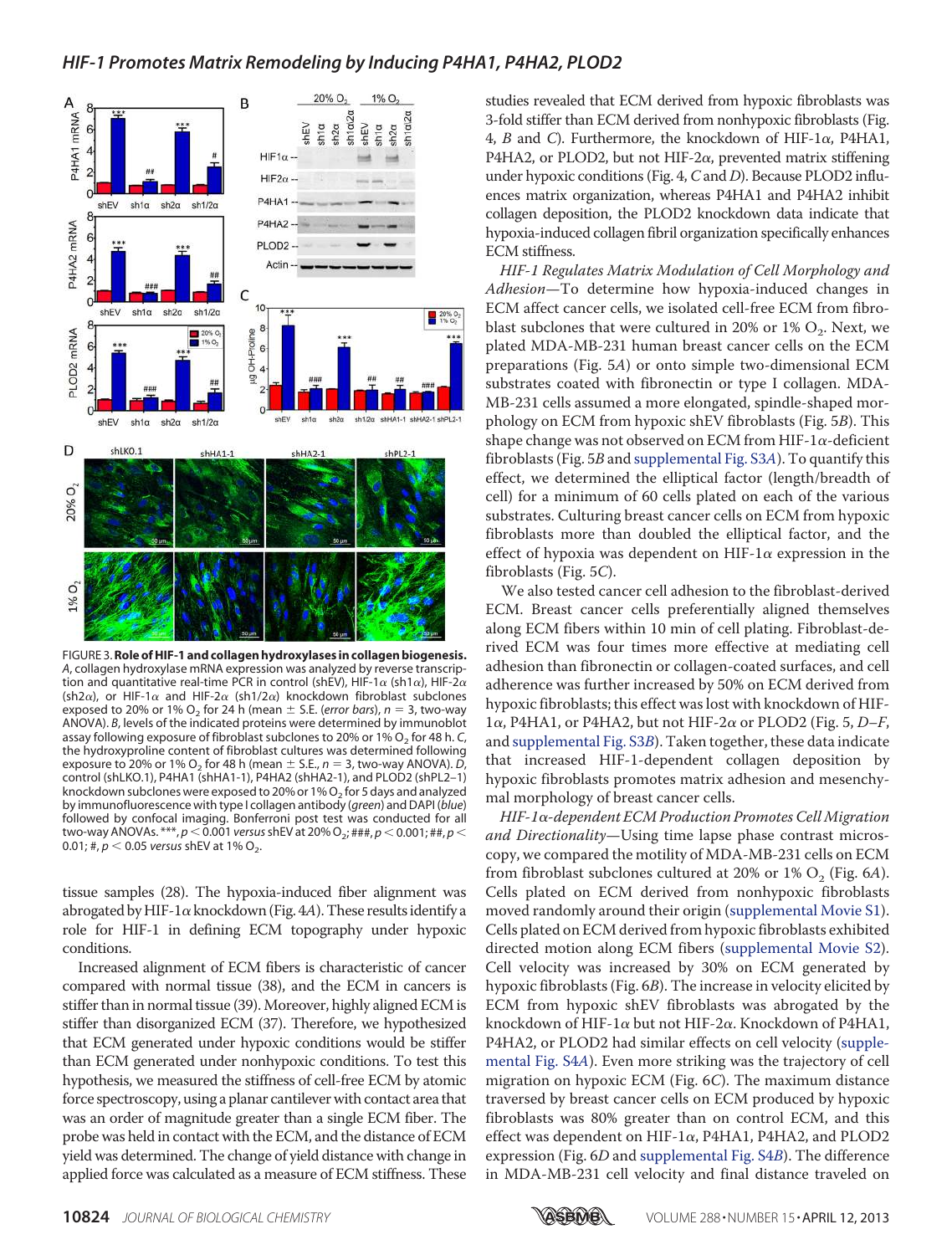

FIGURE 4. **HIF-1** $\alpha$  **promotes ECM alignment and stiffness.** A, fibroblast-derived ECM was generated from control (shEV) or HIF-1 $\alpha$ – knockdown (sh1 $\alpha$ ) cells. ECM was fixed and labeled with fibronectin antibody (*upper panel*). The orientation of all thresholded fibers was quantified and plotted against the modal angle (set at 0°). Five samples/group were analyzed and plotted as a frequency distribution based on orientation angle (mean  $\pm$  S.E.; lower panel). *B*, atomic force spectroscopy measurements were conducted using a probe with planar contact area applied to ECM at a constant force for 0.3 s. Force curves with descent (*red*), stationary (green), and ascent (blue) regimes for ECM derived from shEV fibroblasts exposed to 20% (left) or 1% (right) O<sub>2</sub> are shown. C and *D*, distance yielded by the ECM during the stationary regime was determined for each point probed *versus* applied force to determine the effective stiffness of ECM. Results from each impingement force were binned, and the stiffness was calculated as the slope of mean deflection over binned force (mean  $\pm$  S.E. (*error bars*),  $n = 30$ ;  $^{***}$ ,  $p$   $<$  0.001 *versus* shEV at 20% O<sub>2</sub>; ###,  $p$   $<$  0.001 *versus* shEV at 1% O<sub>2</sub> (two-way ANOVA with Bonferroni post test).

ECM that was derived from hypoxic as compared with nonhypoxic MSCs was even more dramatic (Fig. 6F and supplemental Fig. S4 and Movies S5 and S6).

To analyze three-dimensional interactions between breast cancer cells and the ECM, we imaged MDA-MB-231 cells migrating within fibroblast-derived ECM by time lapse reflection-confocal microscopy (Fig. 6E and supplemental Movies S3 and S4). To our knowledge, this is the first time that breast cancer cell migration in native ECM has been imaged using this modality. We observed that cell movement was dictated by the ECM organization, with rapid directed movement in ECM generated by hypoxic fibroblasts, whereas cells plated within control ECM were confined by the unorganized ECM. Taken together, our data demonstrate that hypoxia-induced expression of collagen prolyl and lysyl hydroxylases promotes fibrillar collagen deposition, which contributes to a more organized ECM that facilitates directional migration of breast cancer cells.

#### **DISCUSSION**

Previous studies have shown that P4HA1, P4HA2, and PLOD2 are induced under hypoxic conditions (14, 15, 32, 40). However, these studies did not investigate the consequences of

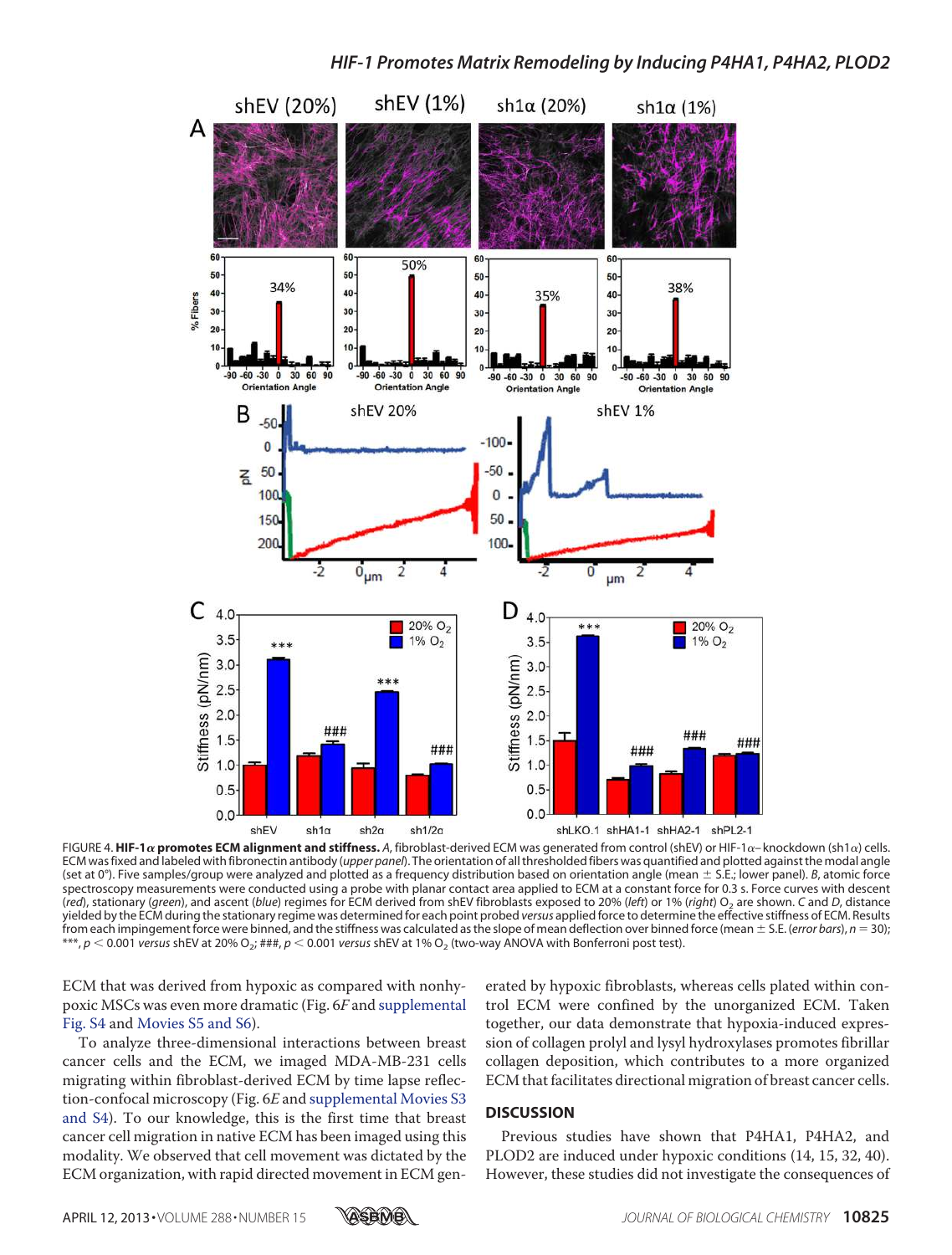

FIGURE 5. **HIF-1 regulates matrix-induced breast cancer cell morphol-** $\log$ y and adhesion.  $A$ , fibroblast subclones were exposed to 20% or 1%  $\mathrm{O}_2$  for 5 days. Fibroblast-derived ECM was isolated, and naive MDA-MB-231 cells were plated at low confluence within the ECM. *B*, phase contrast image of MDA-MB-231 cells, which were either plated on ECM derived from shEV or  $\sh1\alpha$  fibroblasts that were incubated under 20% or 1% O<sub>2</sub> (l*eft*) or plated on fibronectin (FN; right) is shown. Scale bar, 100 μm (same scale for all micrographs). *C*, the elliptical factor (length/breadth ratio) was calculated for MDA-MB-231 cells plated on fibronectin or on ECM derived from shEV or sh1 $\alpha$ fibroblasts incubated under 20% or 1%  $O_2$  (mean  $\pm$  S.E. (*error bars*),  $n > 60$ , two-way ANOVA with Bonferroni post test);  $^{**}$ ,  $p$  < 0.01 *versus* shEV at 20% O<sub>2</sub>; #,  $p < 0.05$  *versus* shEV at 1% O<sub>2</sub>. D, MDA-MB-231 cells were plated on ECM from the indicated fibroblast subclones that were exposed to 20% or 1%  $O<sub>2</sub>$ for 80 h. MDA-MB-231 cells were allowed to adhere to ECM for 20 min, nonadherent cells were washed off, and adherent cells were stained with crystal violet. *E* and *F*, MDA-MB-231 cells were plated on collagen or fibronectincoated plates or on ECM from the indicated subclones that were exposed to 20% or 1%  $O_2$  for 80 h. Adhesion was quantified by optical density measurements of stained cells (mean  $\pm$  S.E.,  $n = 5$ , two-way ANOVA with Bonferroni post test). \*\*, *p* 0.01; \*\*\*, *p* 0.001 *versus* control (shEV or shLKO.1) at 20%  $O_2$ ; ###,  $p < 0.001$  *versus* control at 1%  $O_2$ .

changes in hydroxylase expression on collagen deposition or changes in the physical properties of the matrix, such as stiffness. In addition, the role of HIF-1-induced collagen deposition on cell-ECM interactions, such as adhesion, motility, or spreading, has never been reported. In this study, we report that HIF-1-regulated expression of collagen prolyl and lysyl hydroxylases affects the composition and mechanical properties of human fibroblast-derived ECM. We demonstrate that HIF-1 $\alpha$ -dependent expression of collagen prolyl and lysyl hydroxylases is required for proper collagen fiber formation in response to hypoxia. Analysis of breast cancer-associated fibroblasts revealed even greater effects of hypoxia on collagen deposition. Our results show that HIF-1 activation in human fibroblasts regulates ECM biogenesis to produce a stiff microenvironment that enhances cell adhesion, elongation, and motility. HIF-1 mediates these events by increasing procollagen prolyl (P4HA1 and P4HA2) and lysyl (PLOD2) hydroxylase expression in hypoxic fibroblasts, resulting in increased fibrillar collagen deposition. Our data suggest that HIF-1-dependent collagen modification is critical for dynamic matrix organization and stiffness, which are defining characteristics of cancer and other diseases that are associated with tissue fibrosis.

HIF-1 Regulates Collagen Biogenesis—Multiple sequential steps are required for collagen fiber formation, including translation of procollagen polypeptides, hydroxylation of prolyl and lysyl residues, triple helix formation, glycosylation, secretion to the extracellular space, cleavage of propeptides, fiber formation, and cross-linking of collagen fibers. Several studies have highlighted the role of HIF-1 in stimulating fibrosis in renal (18) and adipose (16) tissue as well as ECM cross-linking in cancer (41– 43) through the activation of lysyl oxidase family members, which are enzymes that cross-link collagen fibers after extracellular deposition. Using fibroblast-derived ECM, our study investigated the stepwise regulation of collagen biogenesis (Figs. 1–3). With this approach, we demonstrated the importance of HIF-1 in regulating extracellular collagen accumulation in conditioned media as well as collagen fiber formation in ECM to form a fibrotic microenvironment (Fig. 2B). We showed that HIF-1 promotes intracellular processing of collagen (Fig. 3), which enhances collagen deposition and subsequent cross-linking by lysyl oxidases. These findings, taken together with the dramatic effect of P4HA1, P4HA2, and PLOD2 knockdown on collagen deposition and/or fiber formation demonstrate the requirement for HIF-1 $\alpha$  in collagen fiber formation prior to collagen cross-linking by lysyl oxidases. Taken together with previous studies (16, 17, 39, 43), these new findings show that HIF-1 coordinately regulates multiple intracellular and extracellular steps in collagen biogenesis.

Deposition of collagen and ECM accompanies tumor progression. Although the desmoplastic response to tumor formation that is enhanced by recruitment of cancer-associated fibroblasts and macrophages has been reported (44, 45), the underlying molecular mechanisms have remained relatively undefined. Our results suggest that intratumoral hypoxia, which is a common finding in the majority of solid cancers, leads to tumor fibrosis by HIF-1-mediated induction of procollagen prolyl and lysyl hydroxylase expression by stromal fibroblasts. Ongoing studies suggest that cancer cells also contribute to ECM remodeling in response to hypoxia (54).

HIF-1α-dependent ECM Alignment Alters Cancer Cell Morphology and Directional Motility—Through reciprocal cell-ECM interactions, the stroma provides cues that are essential for tissue architecture. The fibroblast-derived ECM in our study models the physiological microenvironment of cell-matrix interactions. Cell-free three-dimensional matrices generated by hypoxic shEV fibroblasts contained fibers that were

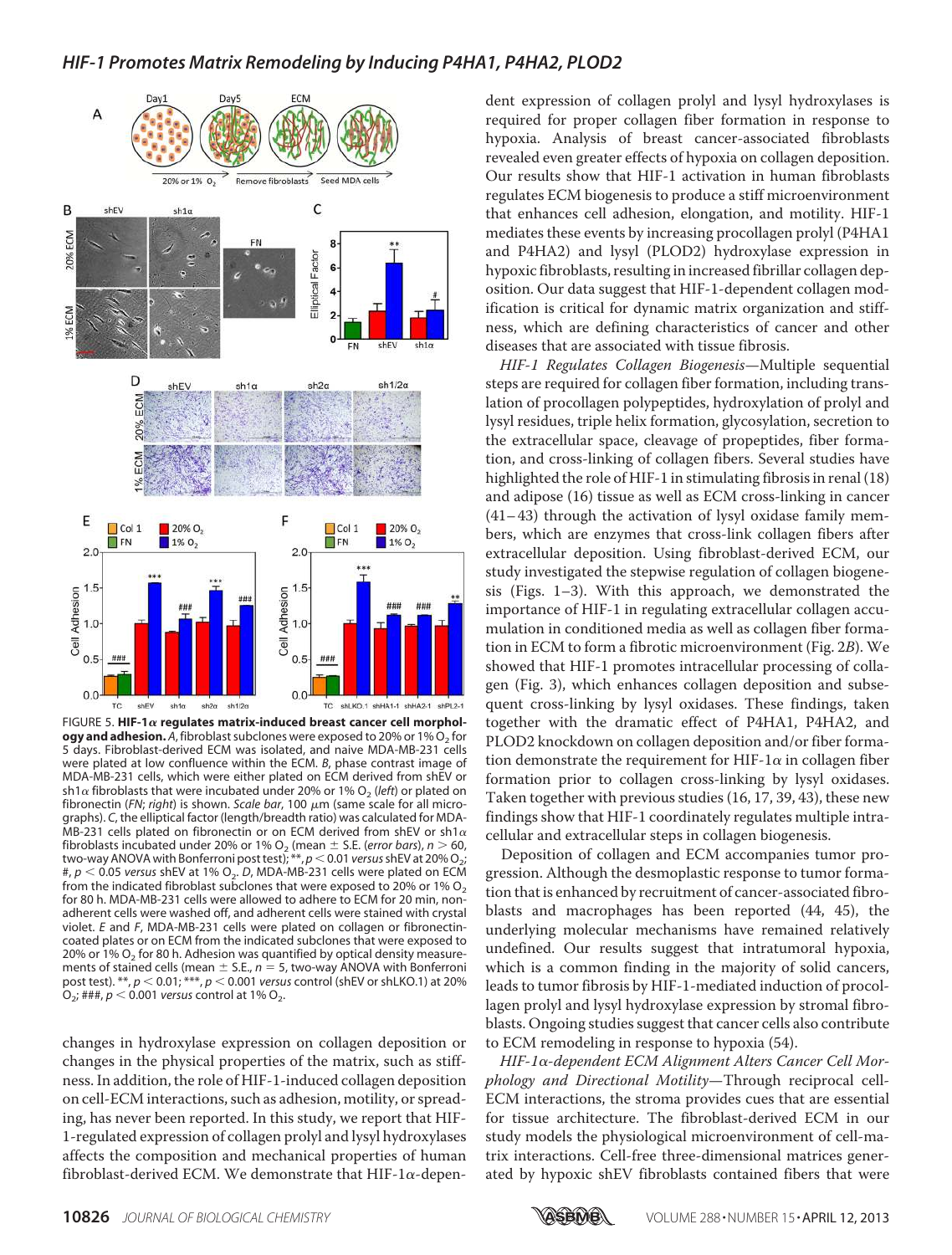

FIGURE 6. HIF-1 $\alpha$ -dependent ECM production stimulates cancer cell migration and directionality. A, phase contrast microscopy images of MDA-MB-231 cells migrating for 300 min on ECM from fibroblasts exposed to 20% or 1% O<sub>2</sub> for 72 h. *Scale bar*, 120 μm. *B*, velocity of MDA-MB-231 cells migrating on ECM from the indicated fibroblast subclones, which were exposed to 20% or 1%  $O_2^{'}$  for 80 h (mean  $\pm$  S.E. (*error bars*),  $n=$  90, two-way ANOVA). C, representative trajectories of individual MDA-MB-231 cells (marked with different *colors*) migrating on fibroblast-derived ECM were tracked for 14 h using phase contrast microscopy. Gridlines are 100  $\mu$ m (height) by 200  $\mu$ m (width). *D*, the straight-line distance from the cell at its origin to its final position determined using the initial (0,0) and final (*x*, *y*) position coordinates (mean ± S.E., *n* = 90, two-way ANOVA). *E*, reflection confocal microscopy images of MDA-MB-231 cells migrating over time within fibroblast-derived ECM. Location of the migrating cell is indicated by the *red arrow. Scale bar*, 70  $\mu$ m. Bonferroni post test was conducted for all ANOVA experiments; \*\*\*, *p* < 0.001; \*\*, *p* < 0.01 *versus* ECM from shEV at 20% O<sub>2</sub>; ###, *p* < 0.001; ##, *p* < 0.01 *versus* ECM from shEV at 1% O<sub>2</sub>. F, velocity (*upper panel*) and distance from the cell at its origin to its final position (*lower panel*) of MDA-MB-231 cells migrating on ECM from MSCs exposed to 20% or 1% O<sup>2</sup> for 80 h (mean  $\pm$  S.E., *n* = 40, Student's *t* test); \*\*\*, *p* < 0.001.

more aligned than matrices derived from hypoxic HIF-1 $\alpha$ -, PLOD2-, P4HA1-, or P4HA2-deficient fibroblasts (Fig. 4). Thus, hypoxic fibroblasts remodel ECM in a HIF-1-dependent manner to provide contact guidance to surrounding cells within a tissue. The morphology of the breast cancer cells tested was strongly influenced by the architecture of the matrix. Recent studies have shown that contact guidance occurs within tumors, in which fiber alignment in the ECM guides local invasion and predicts patient mortality in breast cancers (28, 29, 46). In vivo analysis of cancer cell migration revealed that collagen fiber alignment is crucial to directing cell motility (30). Cells preferentially invade along aligned collagen fibers compared with randomly organized collagen (47). Indeed, the migration of MDA-MB-231 cells was directionally persistent on ECM from hypoxic shEV fibroblasts (Fig. 6). These data suggest that hypoxic stromal cells within breast cancers may promote invasion and metastasis through HIF-1-dependent ECM remodeling.

Fibrillar collagen also affects biophysical signaling between cells and their microenvironment. Matrix stiffness disrupts tissue morphogenesis (48) and drives the differentiation of MSCs (49). In studies of tumor progression and metastasis, collagen

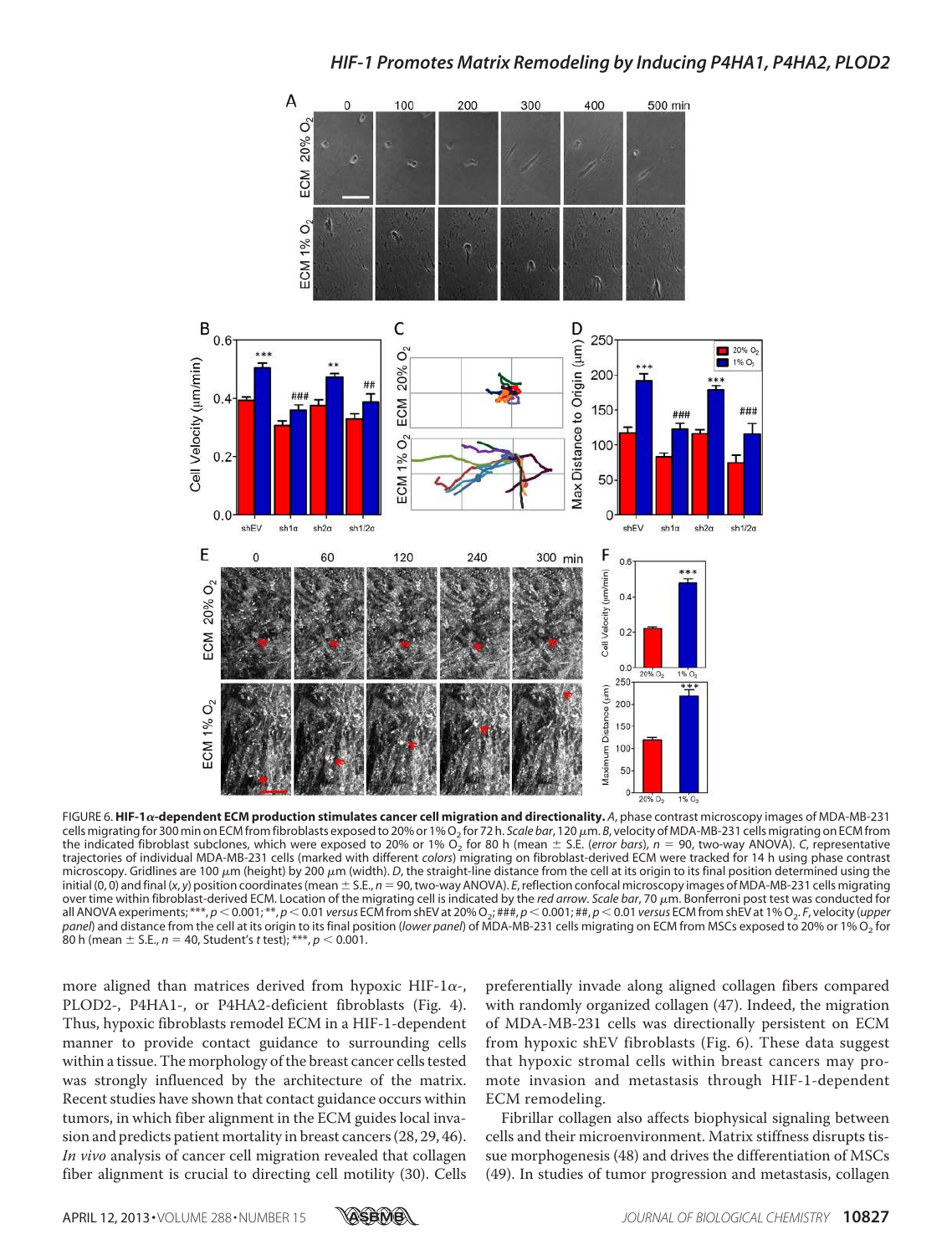cross-linking by lysyl oxidase increased tissue stiffness and resulted in enhanced ECM-cell interactions that were important for cell invasion (39). However, studies using tumor tissue do not directly measure the contribution of the ECM alone to the tumor tissue. In our study, we utilized ECM derived from fibroblasts to show that HIF-1 $\alpha$  or procollagen hydroxylase knockdown specifically reduced the stiffness of hypoxic ECM (Fig. 4). These data indicate that both ECM stiffness and fiber alignment under hypoxic conditions can increase the invasiveness of breast cancer cells. These findings are consistent with increasing evidence indicating that HIF-1 plays multiple critical roles in breast cancer metastasis (33, 43, 50–54).

Differential Effect of Prolyl versus Lysyl Hydroxylation on Cell-Matrix Interactions—In our study, prolyl hydroxylation was required for collagen deposition, whereas lysyl hydroxylation promoted overall fiber formation under hypoxic conditions (Fig. 3D). The knockdown of P4HA1, P4HA2, or PLOD2 reduced matrix stiffness and matrix-induced cell morphology and directed cell migration (Fig.  $4$ ,  $B$  and  $D$ , and supplemental Fig. S4). However, only knockdown of P4HA1 or P4HA2 abrogated cell adhesion (Fig. 5F). This result suggests that increased collagen deposition under hypoxic conditions is sufficient for enhanced cell-matrix adhesion, whereas collagen fiber formation is strictly required to enhance directed cancer cell migration.

A growing body of evidence indicates that ECM remodeling is essential for normal tissue architecture and is altered in many disease states. Our study identifies a critical role of hypoxia and HIF-1 in the regulation of matrix-dependent cell behavior. Further elucidation of the consequences of this regulation in the context of disease may lead to novel treatment strategies for cancer and other disorders associated with increased tissue fibrosis.

Acknowledgment—We thank Karen Padgett of Novus Biologicals for generous gifts of antibodies against HIF-2α, P4HA1, P4HA2, PLOD2, and COL1A1.

#### **REFERENCES**

- 1. Frantz, C., Stewart, K. M., and Weaver, V. M. (2010) The extracellular matrix at a glance. J. Cell Sci. **123,** 4195–4200
- 2. Hynes, R. O. (2009) The extracellular matrix: not just pretty fibrils. Science **326,** 1216–1219
- 3. Järveläinen, H., Sainio, A., Koulu, M., Wight, T. N., and Penttinen, R. (2009) Extracellular matrix molecules: potential targets in pharmacotherapy. Pharmacol. Rev. **61,** 198–223
- 4. Myllyharju, J., and Kivirikko, K. I. (2004) Collagens, modifying enzymes and their mutations in humans, flies and worms. Trends Genet. **20,** 33–43
- 5. Myllyharju, J. (2003) Prolyl 4-hydroxylases, the key enzymes of collagen biosynthesis. Matrix Biol. **22,** 15–24
- 6. Annunen, P., Helaakoski, T., Myllyharju, J., Veijola, J., Pihlajaniemi, T., and Kivirikko, K. I. (1997) Cloning of the human prolyl 4-hydroxylase  $\alpha$  subunit isoform  $\alpha$ (II) and characterization of the type II enzyme tetramer. The  $\alpha(I)$  and  $\alpha(II)$  subunits do not form a mixed  $\alpha(I)\alpha(II)\beta$ 2 tetramer. J. Biol. Chem. **272,** 17342–17348
- 7. Kukkola, L., Hieta, R., Kivirikko, K. I., and Myllyharju, J. (2003) Identification and characterization of a third human, rat, and mouse collagen prolyl 4-hydroxylase isoenzyme. J. Biol. Chem. **278,** 47685–47693
- 8. Valtavaara, M., Szpirer, C., Szpirer, J., and Myllylä, R. (1998) Primary structure, tissue distribution, and chromosomal localization of a novel

isoform of lysyl hydroxylase (lysyl hydroxylase 3). J. Biol. Chem. **273,** 12881–12886

- 9. Steinmann, B., and Raghunath, M. (1995) Delayed helix formation of mutant collagen. Science **267,** 258
- 10. Yeowell, H. N., Walker, L. C., Murad, S., and Pinnell, S. R. (1997) A common duplication in the lysyl hydroxylase gene of patients with Ehlers-Danlos syndrome type VI results in preferential stimulation of lysyl hydroxylase activity and mRNA by hydralazine. Arch. Biochem. Biophys. **347,** 126–131
- 11. Steinmann, B., Eyre, D. R., and Shao, P. (1995) Urinary pyrridinoline crosslinks in Ehlers-Danlos syndrome type VI. Am. J. Hum. Genet. **57,** 1505–1508
- 12. van der Slot, A. J., Zuurmond, A. M., Bardoel, A. F., Wijmenga, C., Pruijs, H. E., Sillence, D. O., Brinckmann, J., Abraham, D. J., Black, C. M., Verzijl, N., DeGroot, J., Hanemaaijer, R., TeKoppele, J. M., Huizinga, T. W., and Bank, R. A. (2003) Identification of PLOD2 as telopeptide lysyl hydroxylase, an important enzyme in fibrosis. J. Biol. Chem. **278,** 40967–40972
- 13. Brinckmann, J., Açil, Y., Tronnier, M., Notbohm, H., Bätge, B., Schmeller, W., Koch, M. H., Müller, P. K., and Wolff, H. H. (1996) Altered x-ray diffraction pattern is accompanied by a change in the mode of cross-link formation in lipodermatosclerosis. J. Invest. Dermatol. **107,** 589–592
- 14. Myllyharju, J., and Schipani, E. (2010) Extracellular matrix genes as hypoxia-inducible targets. Cell Tissue Res. **339,** 19–29
- 15. Hofbauer, K. H., Gess, B., Lohaus, C., Meyer, H. E., Katschinski, D., and Kurtz, A. (2003) Oxygen tension regulates the expression of a group of procollagen hydroxylases. Eur. J. Biochem. **270,** 4515–4522
- 16. Halberg, N., Khan, T., Trujillo, M. E., Wernstedt-Asterholm, I., Attie, A. D., Sherwani, S., Wang, Z. V., Landskroner-Eiger, S., Dineen, S., Magalang, U. J., Brekken, R. A., and Scherer, P. E. (2009) Hypoxia-inducible factor  $1\alpha$  induces fibrosis and insulin resistance in white adipose tissue. Mol. Cell. Biol. **29,** 4467–4483
- 17. Moon, J. O., Welch, T. P., Gonzalez, F. J., and Copple, B. L. (2009) Reduced liver fibrosis in hypoxia-inducible factor-1 $\alpha$ -deficient mice. Am. J. Physiol. Gastrointest. Liver Physiol. **296,** G582–592
- 18. Higgins, D. F., Kimura, K., Bernhardt, W. M., Shrimanker, N., Akai, Y., Hohenstein, B., Saito, Y., Johnson, R. S., Kretzler, M., Cohen, C. D., Eckardt, K. U., Iwano, M., and Haase, V. H. (2007) Hypoxia promotes fibrogenesis in vivo via HIF-1 stimulation of epithelial-to-mesenchymal transition. J. Clin. Invest. **117,** 3810–3820
- 19. Gillies, R. J., and Gatenby, R. A. (2007) Hypoxia and adaptive landscapes in the evolution of carcinogenesis. Cancer Metastasis Rev. **26,** 311–317
- 20. Wang, G. L., Jiang, B. H., Rue, E. A., and Semenza, G. L. (1995) Hypoxiainducible factor 1 is a basic-helix-loop-helix-PAS heterodimer regulated by cellular O<sub>2</sub> tension. *Proc. Natl. Acad. Sci. U.S.A.* **92,** 5510–5514
- 21. Semenza, G. L. (2010) Defining the role of hypoxia-inducible factor 1 in cancer biology and therapeutics. Oncogene **29,** 625–634
- 22. Semenza, G. L. (2009) Regulation of oxygen homeostasis by hypoxia-inducible factor 1. Physiology **24,** 97–106
- 23. Bos, R., van der Groep, P., Greijer, A. E., Shvarts, A., Meijer, S., Pinedo, H. M., Semenza, G. L., van Diest, P. J., and van der Wall, E. (2003) Levels of hypoxia-inducible factor-1 $\alpha$  independently predict prognosis in patients with lymph node negative breast carcinoma. Cancer **97,** 1573–1581
- 24. Schindl, M., Schoppmann, S. F., Samonigg, H., Hausmaninger, H., Kwasny, W., Gnant, M., Jakesz, R., Kubista, E., Birner, P., and Oberhuber, G. (2002) Overexpression of hypoxia-inducible factor  $1\alpha$  is associated with an unfavorable prognosis in lymph node-positive breast cancer. Clin. Cancer Res. **8,** 1831–1837
- 25. Generali, D., Berruti, A., Brizzi, M. P., Campo, L., Bonardi, S., Wigfield, S., Bersiga, A., Allevi, G., Milani, M., Aguggini, S., Gandolfi, V., Dogliotti, L., Bottini, A., Harris, A. L., and Fox, S. B. (2006) Hypoxia-inducible factor-1 $\alpha$ expression predicts a poor response to primary chemoendocrine therapy and disease-free survival in primary human breast cancer. Clin. Cancer Res. **12,** 4562–4568
- 26. Yamamoto, Y., Ibusuki, M., Okumura, Y., Kawasoe, T., Kai, K., Iyama, K., and Iwase, H. (2008) Hypoxia-inducible factor  $1\alpha$  is closely linked to an aggressive phenotype in breast cancer. Breast Cancer Res. Treat. **110,** 465–475
- 27. Dales, J. P., Garcia, S., Meunier-Carpentier, S., Andrac-Meyer, L., Haddad,